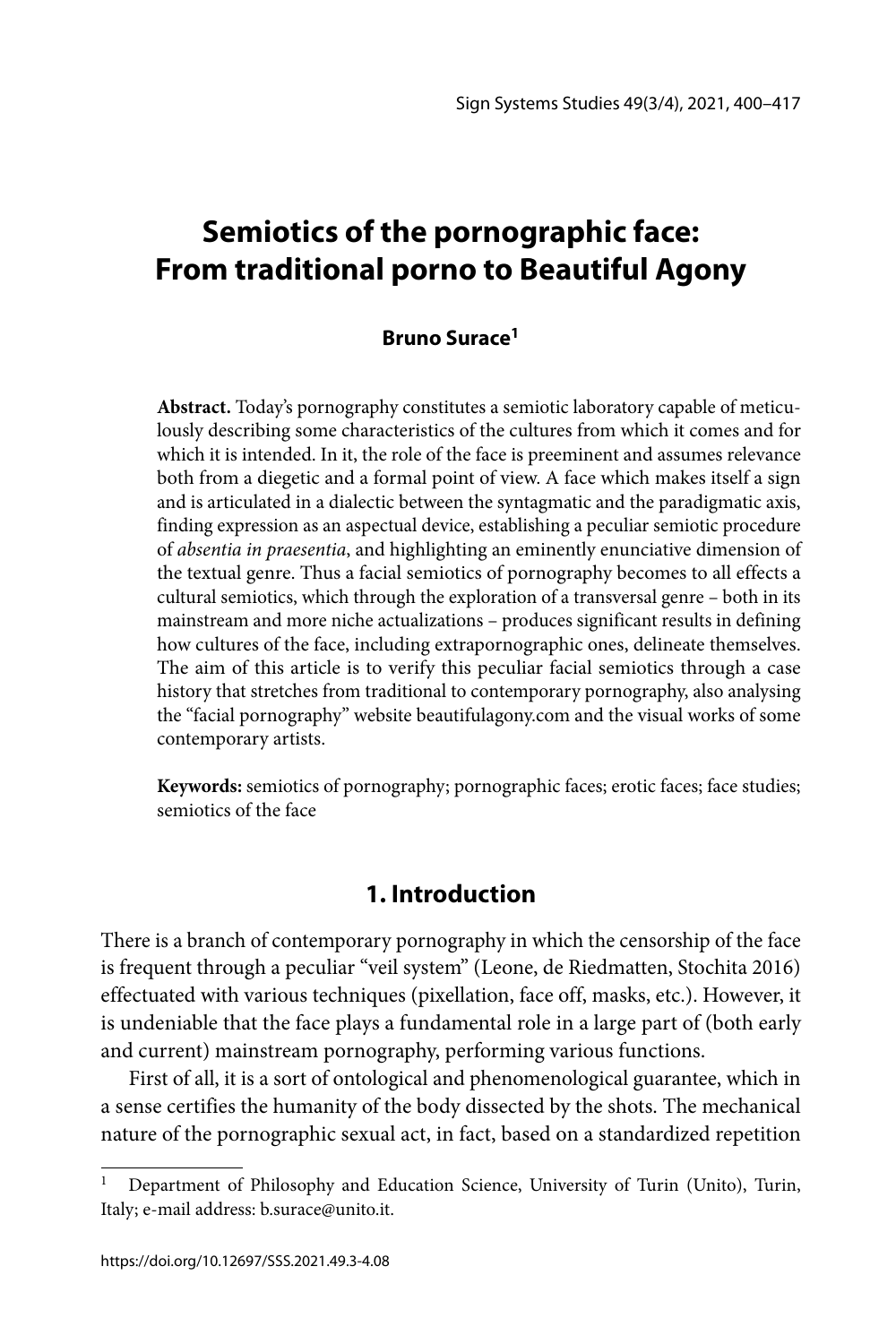compulsion, requires the face of the actors as proof that they really exist, that they are situated entities which are watching as well as being watched.<sup>2</sup> This proof is provided by the editing, through a well-codified grammar, which expertly indulges on the faces of the actors, female and male, interspersing face shots with those of other parts of the body to decrease the degree of impersonality and recompose the fragmented body, also germinating a series of genre variations ranging from facial, to gonzo point of view, to sub-genres such as that of 'eye contact' (basically an 'uninterrupted interpellation').

Thus, we connect to the second function of the face: when present, it is *de facto* the actualization of the emotional side of pornography. Porn faces are, in terms of tensive semiotics, constantly contracted *figures du corps* (Fontanille 2004). Prosthetic in their muscularity, exaggeratedly joyful or on the edge of suffering, porn faces are semantically revealed in their enjoyment, in that "beautiful agony" which lends its name to a "historical" viral site (beautifulagony.com), in which the porn is paradoxically founded on the censorship not of the face, but of the rest of the body. Its homepage contains a mosaic of thousands of faces in close-up, continuously posted by users from 2004 to the present day, captured in the act of "*la petite mort*" (as the site claims). The videos depict its various phases (preparation, achievement, completion, exhaustion), while the thumbnails crystallize its lasting aspectuality, eternally experienced in the facial contraction that sanctions the "facial climax".<sup>3</sup> It is the aspectuality of the orgasmic face as mandatory proof of the authenticity of the pornographic content on which an aesthetic universe hinges that makes the face, "naked and singular" (Lévinas 1984; Ponzio 2007), the true fulcrum of the textual genre. Its power transcends the genre as poster art in films such as Lars von Trier's *Nymphomaniac* (2013), but also in the black and white photographs of Lithuanian Albert Pocej, in Argentinian Diego Beyro's *Orgasms* series, and in the series that cover the entire range of orgasmic aspectualities (inchoative, lasting, terminative) in Brazilian Marcos Alberti's *O Project*. 4

<sup>2</sup> In this sense we can undoubtedly identify parallels with the phenomenology of Deleuzian, Merleau-Pontyian, and more recently Žižekian derivation. As regards Žižek, given the vastness of his work, we will only mention the 1996 work coedited with Renata Salecl (Salecl, Žižek 1996), the 2004 text dedicated to Deleuze (Žižek 2004a) and the text of the same year on the gaze, edited in the Italian version by Damiano Cantone and Lorenzo Chiesa (Žižek 2004b) as particularly suitable for those wishing to approach this article or the phenomenological philosophy of the Slovenian scholar. As for the closer relationship between semiotics and psychology, the fundamental reference, which also imbues the pages of this essay, is Barthes 1973.

<sup>&</sup>lt;sup>3</sup> Already called so by Elisabeth Lloyd (2005), who studied the expressions of stumptail macaques in the wake of Suzanne Chevalier-Skolnikoff.

<sup>&</sup>lt;sup>4</sup> A semiotic reflection on the orgasmic body in traditional porn cinema can already be found in da Silva 2013.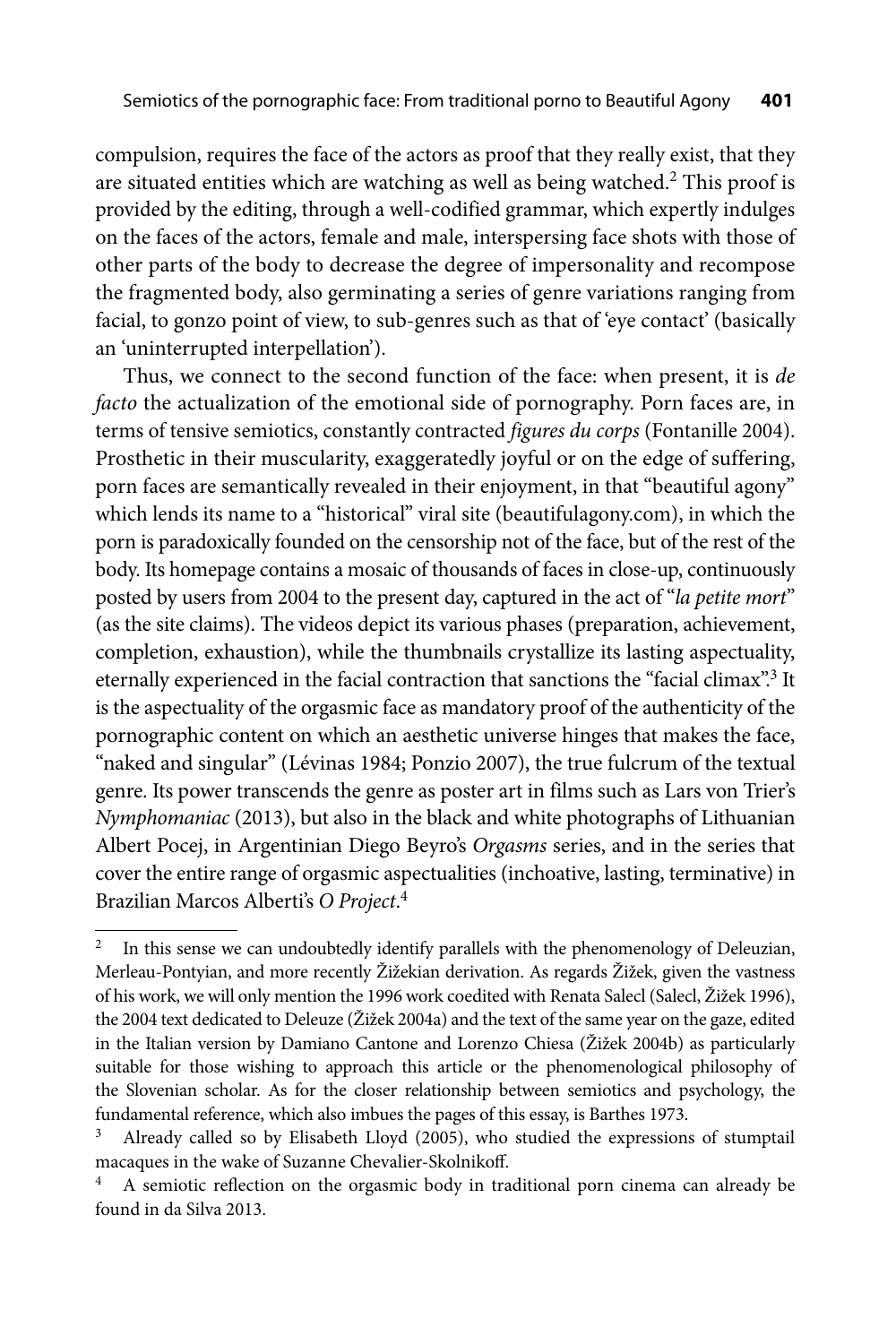It is, in other words, a real *face-based* "cultural epidemiology", which in the web era mutates in content as in the video *O Face*, produced by DirtyFit and with over three million views on YouTube, in which the aesthetics of beautifulagony.com is transliterated from the rhetoric of amateurs to a professional production, or in the series of viral videos *Hysterical Literature* made by the American photographer Clayton Cubitt, where women filmed in the medium field in black and white read famous poems while a vibrator is in action between their legs. The emphasis in all the cases mentioned is always on the face as an *ante litteram* immersive device, the unknown protagonist of pornography because of its semiotic power of empathic production – if it is true that watching porn corresponds to an "entanglement of somatic and semiotic intensities" (Voros 2014: 249)<sup>5</sup> – which, on the one hand, causes reflection of a semiotic and even anthropological nature<sup>6</sup> and, on the other, certainly pushes us to interrogate modern neuroscience.7 If you think about it, *tout se tient*: while watching a film you cry not at the moment of the tragedy, but at the moment in which you see the desperation on the faces of those who are living it inside the narration.

### **2. The face in porn from the syntagmatic to the paradigmatic axis8**

The face in the erotic and pornographic context can be understood as a sign, whose position in the semiosphere is not fixed, but stretched between the peripheries and the centre, by virtue of epochs, genres, geographical locations, gender of the protagonists, that is, within a broad cultural spectrum. In the porn "of yesteryear", for example, it occupies a syntagmatic, rather than paradigmatic, role. An absence of the face is not substantially envisaged. It is implicated as a sign in the specific construction of the pornographic text, and *de facto* constitutes an aspectual marker that pre-determines the transition from the durative to the terminative phase. In narrative terms, the close-up focusing on the face of the male actor is a *sine qua non* for the staging of the "cumshot", which, as already claimed by Ortoleva (2009: 318), constitutes the pivotal moment of heterosexual pornographic textuality, meaning pornography "as a 'regime of representation', a

<sup>5</sup> Voros in turn refers to Paasonen 2007. 6 Th ink of the ethnographic study of the joyful face by Chen *et al*. 2018, or Fernández-Dols, Carrera and Crivelli's 2011 study on facial behaviour while experiencing sexual excitement.

<sup>7</sup> Cf. Gallese, Guerra 2015; D'Aloia, Eugeni 2017.

<sup>&</sup>lt;sup>8</sup> The sense in which we will use the notions of the syntagmatic and the paradigmatic axes is that traditionally shared by semiotics, which refers to Saussure 1916.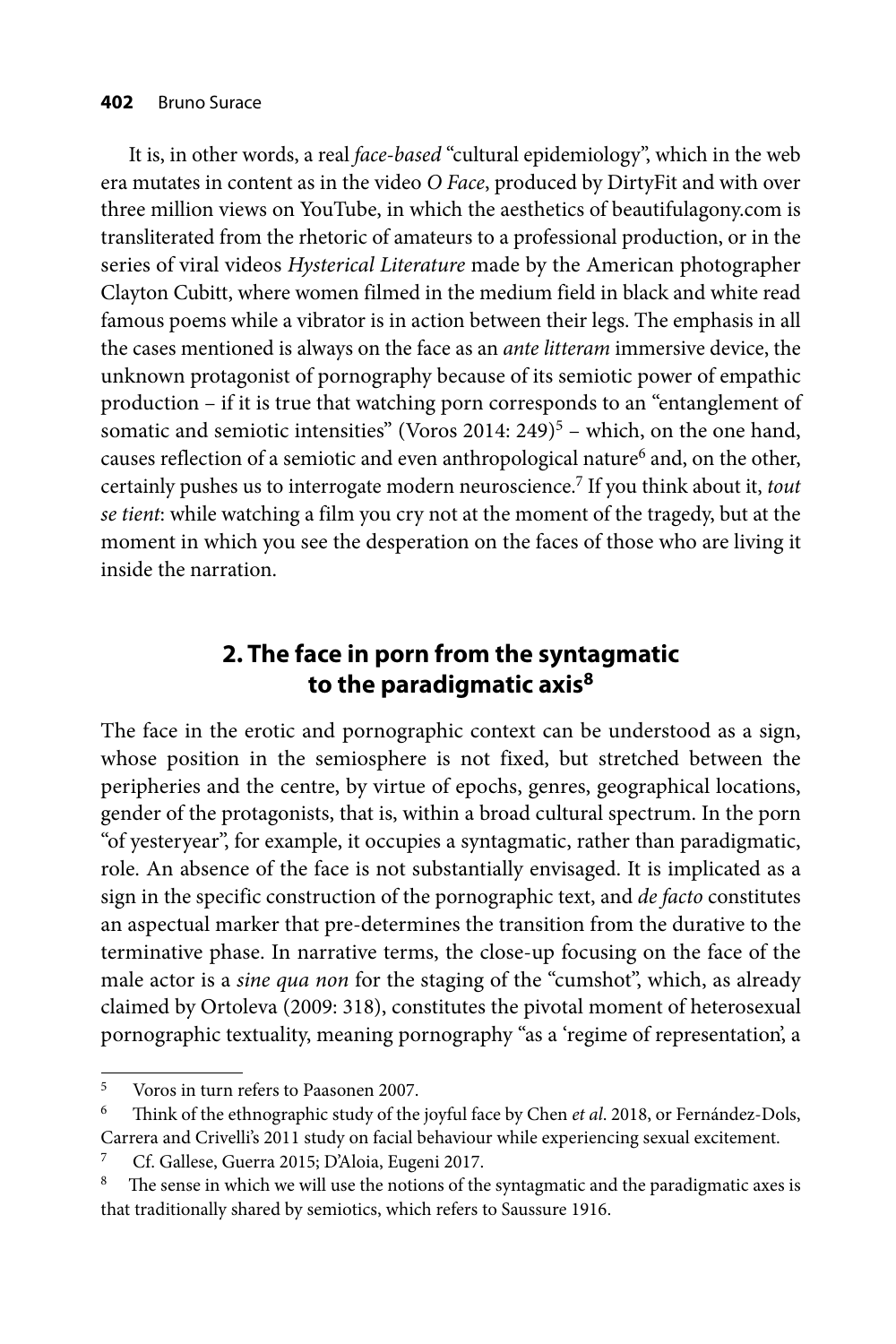genre assembled out of certain combinations of camera angles and lighting, bodily postures, apparel, footwear, and the like" (Longhurst et al 2017: 306)<sup>9</sup>. The role of the face is here inevitable, and provides the basis for a theoretical reflection that goes beyond the context of hardcore. In fact, if on a cultural level the male orgasm is given as authentic by definition, as not *simulable* (and therefore as an act whose semioticity is doubtful) $10$ , it is clear that the emotional-bodily imprint of the face is essential to trigger engagement which otherwise, if relegated to the exclusive profilmic emphasis on the genitals, would be less meaningful. Or at least it is so in the pornography of the 1970s and 1980s, where the female face is equally important, not only as a place where usually the reverse shot of the male face is carried out in the final scene (so frequently that it ends up constituting not just a stylistic feature, but a specific sub-genre, known as 'facial', which overflows with compilations in the porn-tubes). The woman's face, at least in mainstream heterosexual pornography, is in turn the counterpart to the male face. Its task is to *signify* enjoyment, which is expressed in specific muscular patterns, rotational movements of the pupils, and in general an inventory of facial figures which are the synecdoche of total relaxation, of an aesthetic of abandonment.

The role of the face in contemporary pornography is very different. To all intents and purposes there still exist "old-fashioned" films, where the syntagmatics of the montage implies specific moments when the face is central, which is counterintuitive if one thinks of it as the only human surface apparently not of pornographic significance, being an element that is not socially reprehensible (as are the genitals in most human cultures). While the genitals are usually covered at least by underwear, the face is instead the part of the body that is almost always visible. However, the production of films in which the face is completely non-existent is a dominant trend in contemporary pornography, in a strange semiotic inversion: what is usually hidden (the private parts) is emphasized, and what is usually visible (the face) is hidden. This new trend, which undermines professional pornography and sanctions the ineluctable advance of amateur or "fake amateur" porn, is in fact all enacted on an enhancement of anonymity, $11$  which coincides with a culture that translates porn from a media experience that everyone can enjoy into a factual experience that everyone can practise. It is legitimized porn *par excellence*, potentially practicable even by the author who is writing these lines, in the total protection of a face that is constantly off screen, or censored through analogue (varied and possible masking)

<sup>&</sup>lt;sup>9</sup> There is also a deepening of a philosemiotic approach in this sense in Kaite 1995.<br><sup>10</sup> It should, however, be noted that today this notion is more of an urban legend than anything

else, because in the pornographic industry there are numerous tricks to simulate male orgasm, as already shown, for example, in Ziplow 1977.

 $11$  A first analysis of anonymity as a semiotic strategy of occultation can be found in Leone 2018.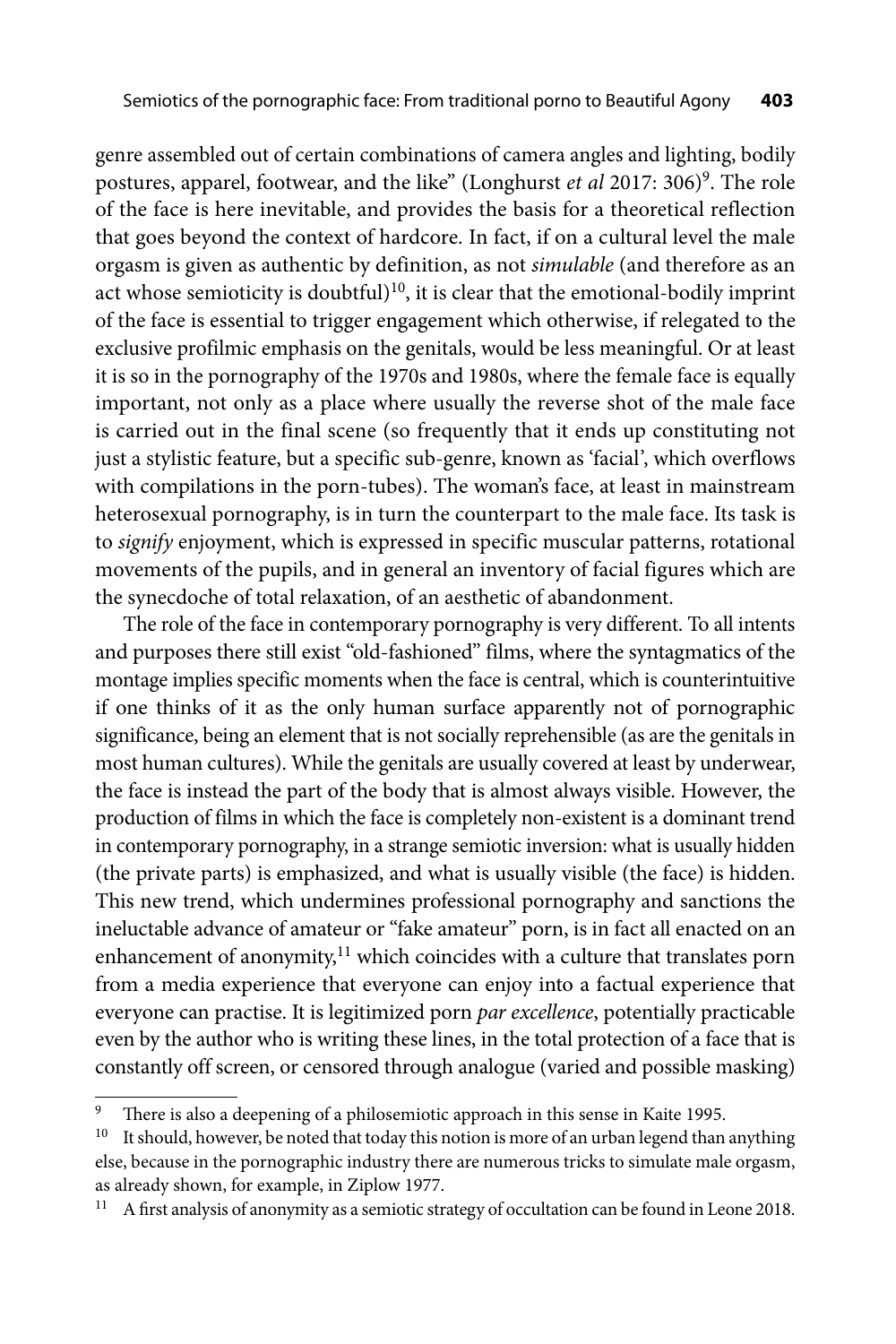or digital (pixellation, blur effects and so on) cosmetic techniques. In erotic culture the face thus assumes no longer a syntagmatic but a paradigmatic role: it can exist or, as most often happens, not exist. However, and this is the relevant element, the anonymity of this face is not only an individual protection strategy, but also an operation with a significant symbolic charge.

If we take, for example, one of the thousands of semi-professional channels on Pornhub (the principal mainstream porn-tube in the world), called 'Nyna Ferragni' from the stage name of the Italian actress who animates it, $12$  we notice from the thumbnails how the semiotic logic of face management configures a relevant dynamic of *absentia in praesentia*. The woman's body is clearly the central protagonist (as the name of the channel indicates), although there are in fact almost always two bodies that can be seen in alternation, hers and that of her partner. In fact, it is a typical trend nowadays to open channels for couples, in which people who are partners in real life re-propose their sexuality online, significantly heightening the aura of authenticity around the sexual performance represented. Usually, however, in profilmic terms these movies still identify the female character as protagonist and the male as co-protagonist, a sort of prop, biologically necessary but narratively secondary.13 So Nyna Ferragni is present in all the previews of the videos, while her male co-star appears, to an exclusively genital extent, only in some of them. His face is not visible, and is hidden for framing reasons (he is behind the camera, which he holds in his hand in full gonzo style, or is otherwise "sacrificed" to make room for her body). Instead, she is the protagonist, but her face is not seen, and its presence is averted in the most imaginative ways: she may be off screen, and therefore only her body is visible while her face is cut off by the edges of the frame; she is wearing a hat and her long hair covers a major part of her face; her face is censored by pixels; or she conceals her face with an arm, a pillow and so on. It might not always be completely occulted: sometimes the lower portion is visible, from the mouth to a piece of the nose; but you will certainly never see her eyes. In short, there is an extremely coherent dialectic between the visible and the invisible, which reifies the shift of the classic idea of "see-through".<sup>14</sup> Everything

 $12$  At the time of writing these lines, in December 2020, the metadata of the profile refer to 181 million views of the videos it contains, 259 thousand subscribers, and position 41 in the internal ranking of the site, which in fact is a highly relevant position considering that the site embraces thousands and thousands of internal channels.

<sup>&</sup>lt;sup>13</sup> It should be noted that these considerations relate exclusively to heterosexual mainstream pornography.

 $14$  This discourse can obviously be part of a wider debate on online lifestyles as dynamics in which peculiar relationships between opacity and transparency are implemented from an identity point of view. See Thibault 2016.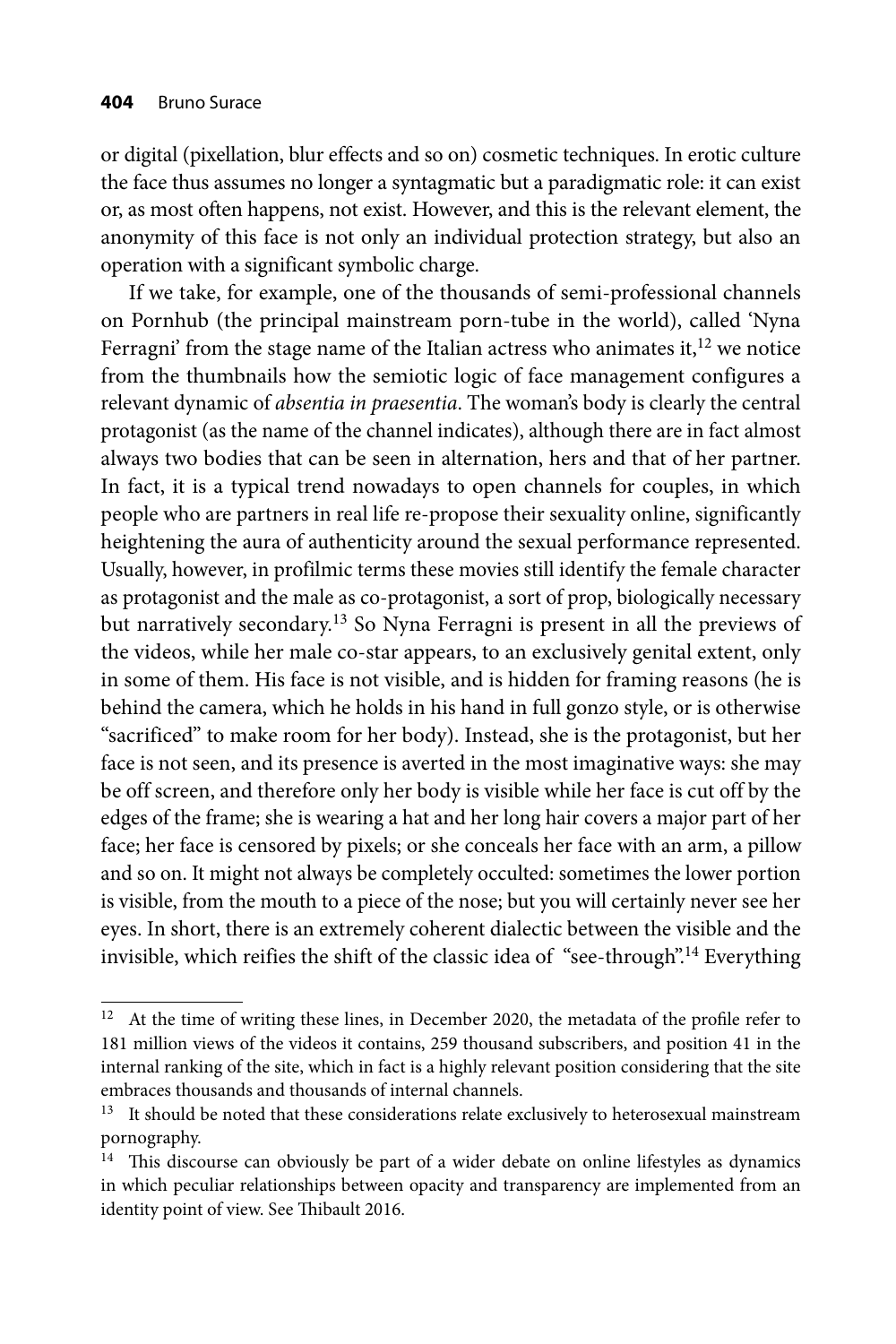else about Nyna Ferragni is absolutely visible, exposed, overexposed; the face, on the other hand, is always veiled, rarefied, impenetrable. If in traditional eroticism everything hinges on the dialectic between concealment and modest revelation of the forms of the body, here, instead, the *absent present* is the face, catalyst of the attention of a new spectatorship whose sense of excitement is built around an identity which has been halved, and which therefore through interpretative cooperation is partially filled with a new order of desire.

If in earlier times the porn actress/actor was clearly identifiable as such, and resided in a specific and symbolically inaccessible hyperuranion (so much so that many films were based on the idea of "casting" in which ordinary people could engage in sexual intercourse with these clearly recognizable stars),<sup>15</sup> today, however, s/he could be anyone, and so we fall within the paradigm of the "pornification of everyday life", which finds one of its maximum elements in the new culture of the pornographic face, together with the predominance of amateurism, the explosion of porn in public, and certainly also the burgeoning industry of *live* porn through webcam.16 Therefore, if the contemporary face becomes rarefied in pornography, it is legitimate to ask whether it has also abandoned its relevance. In reality, as we are discovering, the opposite is true. The hidden face is a face that exists precisely as absent or semi-present. Moreover, this was already true in early porn. When the hidden face was not yet a defined filmic object, an aesthetic of the absent face was already taking shape, as all pornography – first photographic, and in the era of deepfake also in motion<sup>17</sup> – was based on photomontage. This operation is nothing more than the replacement of one face with another, that is, the affixing of a face on a body that does not belong to it, thus coinciding with the passage from a virtuality (the particular famous person who is considered sexy, whom you would like to see naked in the act of a sexual performance) to an actuality (the realization of the fantasy through the manipulation of images of faces forcibly displaced from their body or belonging to a different one that satisfies the perceived aesthetic needs):

<sup>&</sup>lt;sup>15</sup> Many successful pornographic series are born from this narrative pretext, from the historical castings of the Italian actress Eva Henger (*A letto con Eva*), who "auditioned" amateurs who were not particularly handsome and had no script, so as to give the viewer the idea that even s/he could enjoy that experience, up to more contemporary formats like *Mea Melone CHALLENGE!*, *Fuck a Fan* and many others.

<sup>&</sup>lt;sup>16</sup> The shift from the production of content designed to be deferred to that of content designed to be streamed live online is a rapidly growing fact, which has seen a boost during the pandemic period. Pornography has not been exempt from this increase in interest in live content, as evidenced by the increment in users on sites like OnlyFans. Cf. Lykousas, Casino. Patsakis 2020.

 $17$  An analysis on deepfake with a semiotic approach appears in McCosker and Wilken 2020.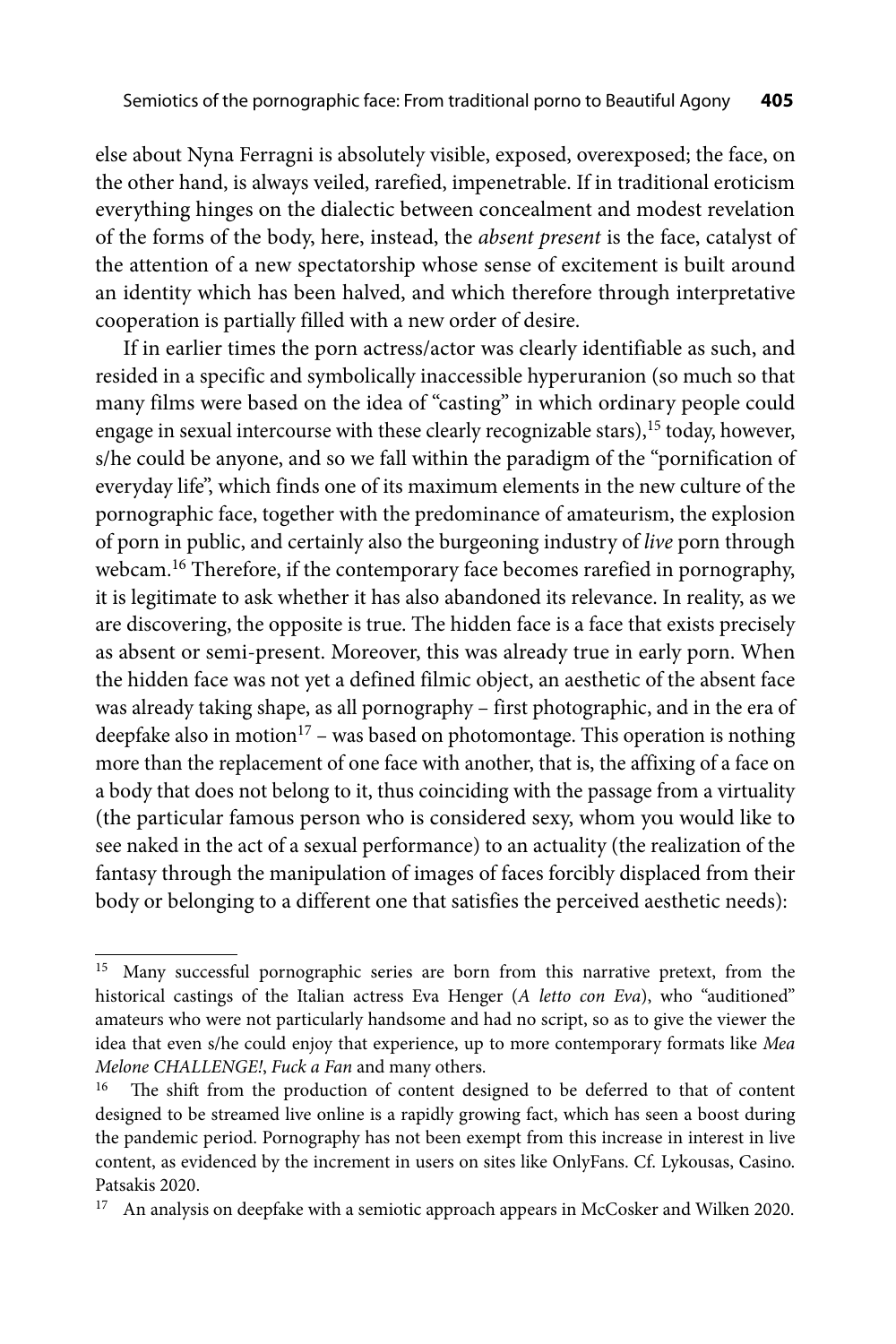Even before the look-alike video, the net overflows with evident photomontages where the face of a determined personage is mounted onto the body of some anonymous porn star, intent on performing the most varied pornographic acts. [...] On the part of the broadcaster, the creation of pornographic photomontages with stars as protagonists may be based on two end-goals: 1. Recreational: the broadcaster elaborates the fake for the sole purpose of introducing it onto the Web to trigger trolling activities or because he considers it an exhilarating way of mocking the unwary. 2. Lucrative: the broadcaster elaborates the fake from a desire to benefit from it in terms of visits to a particular web video (clickbaiting), the purchase of products, subscriptions and the like. Whatever the broadcaster's motivation, the focus of our interest are the users. Excluding the community of "recreational users," who recognize the fake and enjoy themselves making it circulate as such, there is certainly a slice of users who utilize these images because they find them arousing. The interesting fact is that these images appear for the most part manifestly fake. They consist either of photomontages recounting highly improbable narrative situations (a famous actress in the middle of an orgy who smiles dazzlingly at the camera) or very poorly-finished productions (where the viewer can note a difference in color between face and body, a lack of proportion and so on). (Surace 2019: 248)

Thus, the pornographic face allows us, above all, to undermine the idea of the face as an excessively biological or natural device. While there is certainly a naturalistic foundation in the movements and expressions of the face, which is difficult to falsify, it is also true that the cultures of porn transform the face into a semiotic device that acts on various layers. The first is a presential layer: the face is or is not there, and its presence in the absence or *vice versa* is a semiotic fact; the second is an actorial layer: the pornographic face, in the act, recites and is actorialized in Greimasian terms, that is, it has semantic properties that articulate value and aspectual dimensions, contributing to the development of a narrative that the user converts patemic-bodily onto themselves (even seeking out and concentrating on some salient moments and avoiding others, since for all intents and purposes a porn film is almost never watched in its entirety);<sup>18</sup> the third is the layer of the post-produced face, which makes pornographic faces the places where the hidden

 $18$  The principal mainstream pornographic sites are increasingly built around categorizations and metadata, not only designed to direct users to the videos they might like most, but even manipulating the videos themselves with various types of infographic tags, such as signs in the playback bar that indicate different "scene types" (that is, the types of position in the narrative grammar of pornographic performance), or even the histogram index of the attention curve on a single video (so that the user will directly select the most viewed parts, rather than others). Pornhub itself releases a complex report every year with many data, capable of closely tracing user profiles: https://www.pornhub.com/insights/2019-year-in-review (last consulted on 14 December 2020).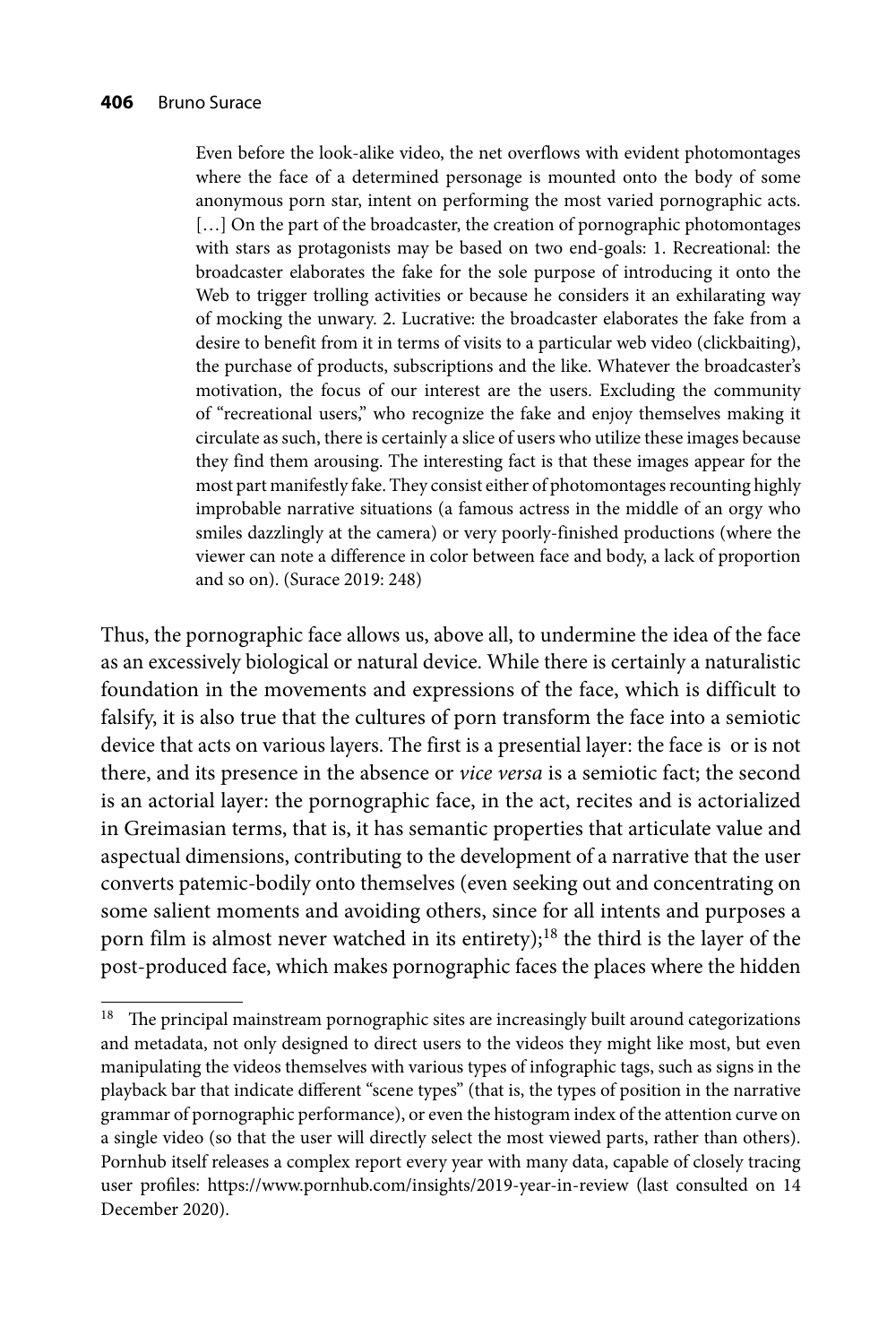desires of the cultures to which they refer are most fulfilled, often dichotomously (hyper-made-up faces vs "girl-next-door" faces, adult faces and therefore with wrinkles in sight (MILF) vs innocent faces (teen), angelic faces vs aggressive faces, and, again, an emphasis on the colour of hair, eyes, skin, etc). The face is therefore configured as a completely culturalized semiotic and phenomenological device. In this way, pornography allows us to verify the culturality of the face as claimed by Broekman (2011: 24–25): "1. Human faces are not a natural fact but should be understood as a cultural value; 2. A human face is in semiotic perspective a body part that shares its artifice-character with the other parts of the body; 3. The artifice-character plays a key role in the semiotic and legal need for name-giving; 4. Faces are thus faces in an age of semiotics". In porn, consequently, the face is rendered as a mask, and pornography as an effective laboratory in which to explore desire as a socially shared, potentially divisive, politically relevant construct. If this were not the case, then the role of the face in porn would not change, and the pornography of the past would be similar to that of the present.

### **3. Aspectuality of pornographic faces**

If we have so far highlighted how the face is not a contour element in pornographic cultures, but a real dominant element, we now focus on those erotic textualities where the centrality of the face is not only functional to the development of the "arousal arc", but proudly disclosed. The most relevant case is the aforementioned website Beautiful Agony, whose subtitle is "*Facettes de la petite mort*". Founded in 2004, still active (which already demonstrates its success), and managed by Feck Pty Ltd in Melbourne, the site presents itself with a template *à la* old-fashioned hypertext, with a slender menu on the left and a central gallery in constant update of numbered videos shared by users, called *Agonees*. 19 The visual formatting of the videos follows a specific protocol, strictly supervised by the moderators (who, moreover, have the right to delete videos in which the simulation is too evident). The thumbnails are again proof of visual expectancy: in a close-up from the shoulders up, men or women are portrayed at the moment of maximum enjoyment.

As Dean MacCannell (1989: 155) states in *Faking It: Comment on Face-Work in Pornography*, in sexuality "the dominant mode of communication is via facial expression, gesture, and pre-linguistic vocalization". If this is true both in everyday sexuality and in pornography, there is a rather large facial difference between the two:

<sup>&</sup>lt;sup>19</sup> Reflections in part similar to those we will conduct on this site can be found in Schaschek 2014, who, however, defines the site as "quasi-pornographic", while we are in all respects convinced of its full "pornness".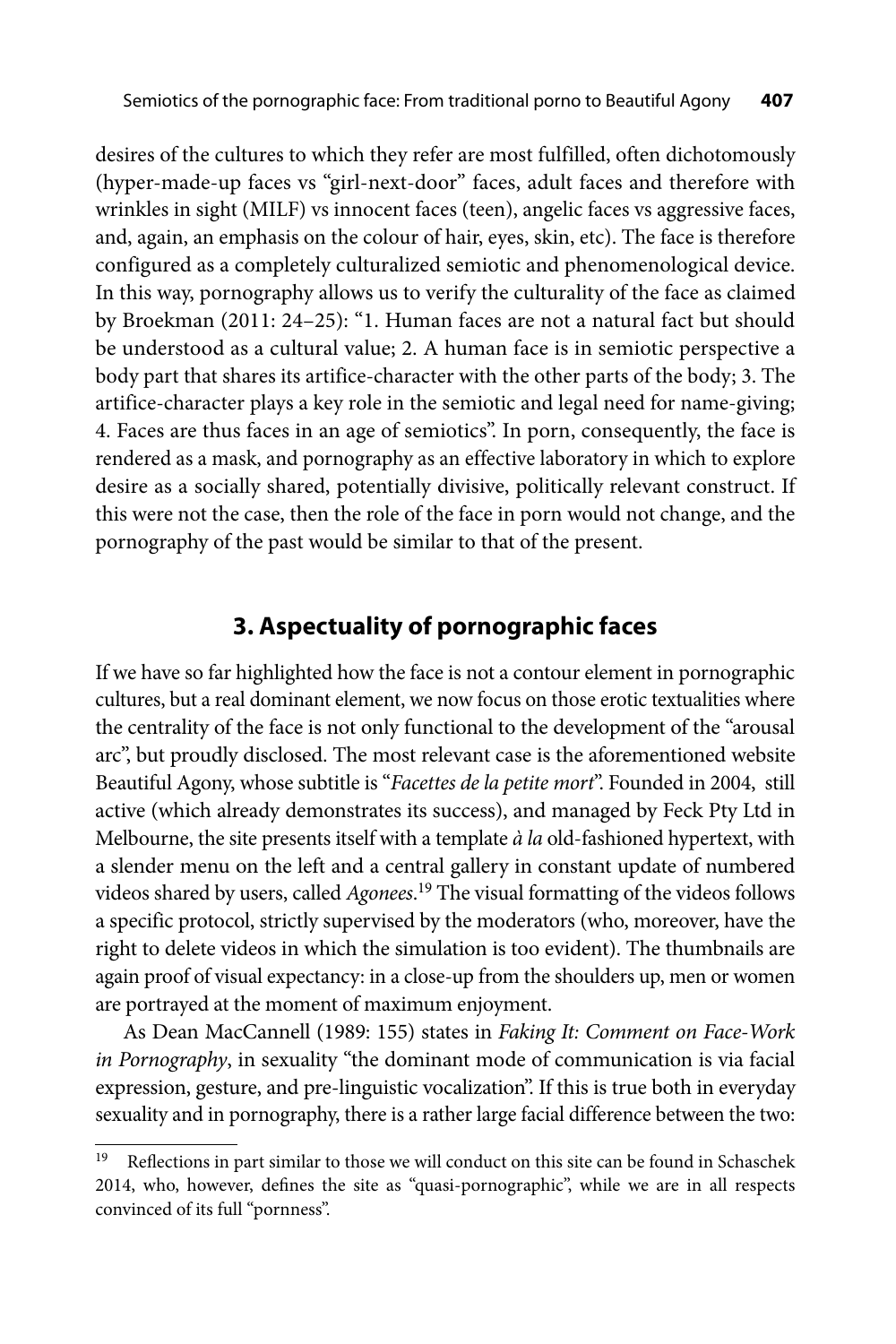The pattern of opposition between pornographic and everyday interaction also appears in "face-work". Emotional extremes in ordinary a-sexual interaction are usually signified by upper/lower face agreement or complementarity. For example, excited joy-tending-toward-rapture in the framework of everyday interaction is expressed by relaxed wide eyes and open mouth. Extremes of disappointment are expressed by a facial "crunch", the mouth and eyes close tightly and are pulled toward the center of the face. In each case, there is a muscular agreement between upper and lower, and left and right face. Expressions of emotional extremes in the pornographic frame often involve upper and lower face muscular antagonism. The eyes are open wide but the mouth is closed; sometimes the teeth are employed to keep the mouth closed. Pornographic ecstasy is expressed by the opposite form of opposition: the eyes are closed and the mouth is slack open. It is semantically similar to a-sexual expression of pain. The difference seems to be that ecstatic pornographic expression does not involve tight closure of the eyes or knitting of the brows; the eyelids are merely dropped, and the forehead remains smooth. The expression that suggests the actual experience of pain is inevitably accompanied by a heavily knotted brow and tight wincing of the eyes. The pornographic frame is often the site of spectacular whole-face muscular antagonisms that are not found in other areas of life. (MacCannell 1989: 159)

Thus the faces on Beautiful Agony are real porn, to the extent that the muscular oppositions between the top and the bottom of the face, which translate into tensive dyscrasias (one hypertensive band, the other extended), are typical of that exaltation of expressivity which, for example, in softcore or classic eroticism (that, according to an ancient dichotomy, would constitute the aesthetically worthy representation of the erotic as opposed to the alleged brutal obscenity of pornography) is instead supplanted by mono-expressiveness, an "expressionless state" (MacCannell 1989: 170). The face in the Australian site is also extreme, above all because it supplants the nudity that common sense usually associates with the term. The small portion of the body visible to us in the images and videos is often clothed at least in underwear, if not completely. What is naked is the face, abandoned to ecstasy and so magnified in its singularity. A singularity, moreover, in which perhaps the glimmer of the truth lies, if it is true that the voice can lie, and that "the first mirror is the smiling face of an observer, signifying a semiotic process" (Makolkin 2015: 574). In addition, it would seem that in fact the falsification of jouissance is actually easier vocally than facially:

> A recent experiment studied the sounds women make during sex with their male partners. It turns out that these sounds have nothing to do with whether the woman is having an orgasm. The timing, frequency, and intensity of the sounds were a response to the women's male partners, and were interpreted quite reasonably by the researchers as a way of encouraging the men to "hurry up and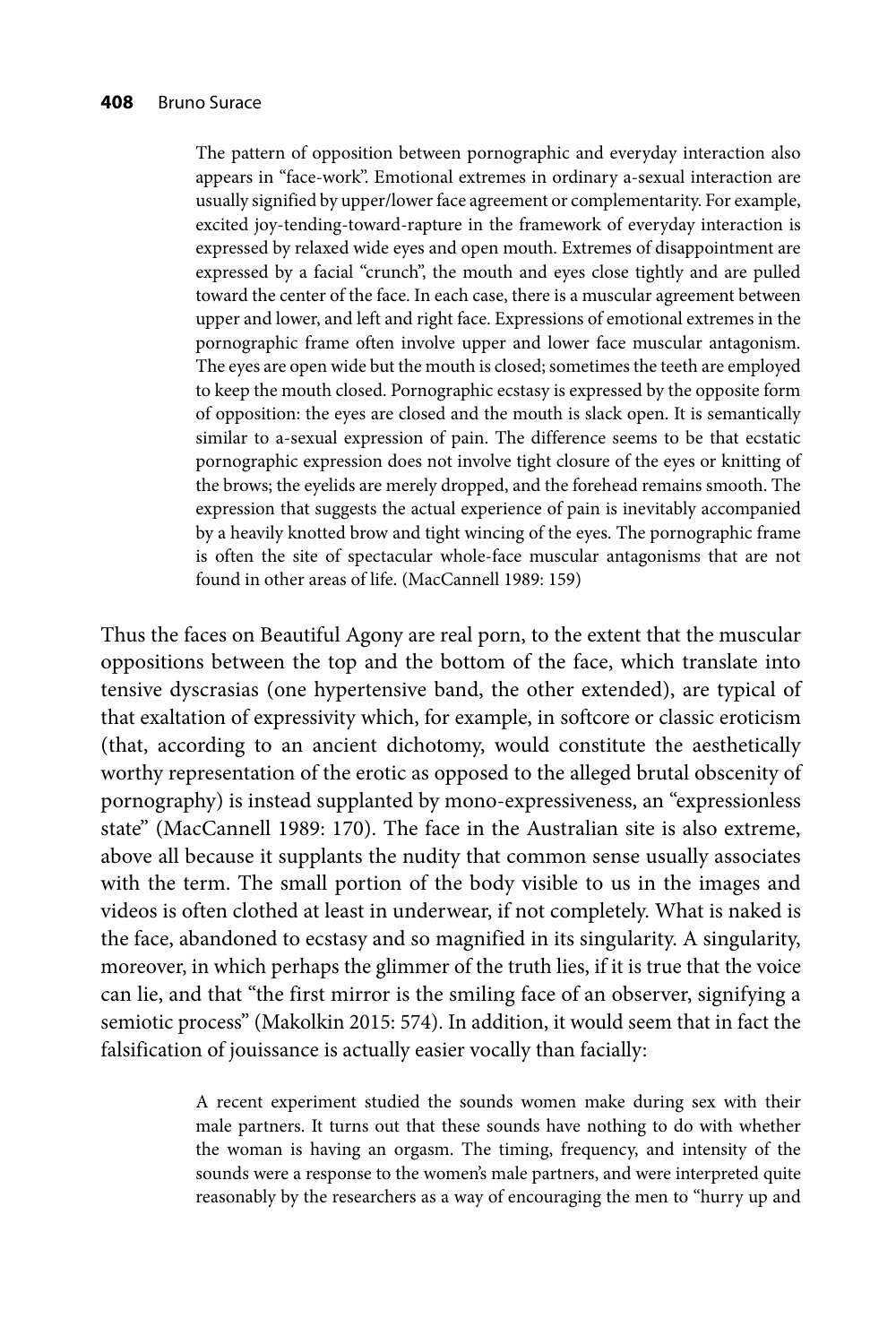finish." One, uncharitable way of interpreting such behavior, then, is a form of deception: a "fake orgasm." But that would be too harsh. It is really more like Pavlov's dinner bell, only that there is no intention of depriving the dog of his dinner. (Yelle 2013: 58)20

Beautiful Agony thus deactivates the strong categorization of desire of mainstream porn, sold according to packet switching methods that take place in the cornucopia of labels of mainstream porn sites, where a semantic indicator is associated with every possible micro-characteristic (characters, scenes, and so on). The centrality of the face as a transcultural erotic device is in fact such as to reduce categorization to a minimum choice, based on gender (Females, Males, Trans/Non Binary) and on three further subgenres (Friends, Confessions, Revival) on which we will not focus here.

There are two points worth expanding on. The first is the central role of the visual representation of orgasm through the face. Again, the pornographic context is useful for drawing general philosophical and semiotic conclusions. The success of this site is indeed empirical proof of Emmanuel Levinas' definition, which otherwise risks remaining somewhat vague and unclear, of the face as a naked and singular device (so singular that, except for a small minority, the videos on the website are almost always of a single protagonist, usually intent on the masturbatory act). What does Levinas actually mean? Our interpretation is that he is talking about a threshold device, in which the clash between semiotic and non-semiotic, that is, between natural and cultural, occurs.21 It is the idea of the orgasm as a moment of abandonment, a "*petite mort*", a paradoxical expression that minimizes an otherwise absolute and incontrovertible moment – death – by regimenting it in a transitory dimension that is otherwise excluded (you do not usually die only for a while, except maybe in cases of people who report near-death experiences). And this peculiar moment occurs vividly rather than linguistically; it is not communicated by diegesis, but by mimesis. So the faces

<sup>&</sup>lt;sup>20</sup> In reality, there are also some doubts about the face, especially regarding studies on the socalled "climax face", detailed in Lloyd 2005.

 $21$  It is worth pointing out here that the theme of the presumed distinction between natural and artificial signs, between the semiotic and non-semiotic world, is still the subject of debate today, and indeed assumes renewed importance with the increasingly relevant dialogue with disciplines of more recent formulation (such as neuroscience). The identification of a "lower threshold of semiotics", as it is designated in Eco 1975, is a complex problem that we have no intention of addressing here. Our interpretation of Levinas in these terms is therefore to be understood not from the standpoint of whoever emits the sign, but from that of the effect of meaning on whoever receives it, experiencing a sensation of "naturalness" as opposed to a previous "artificiality".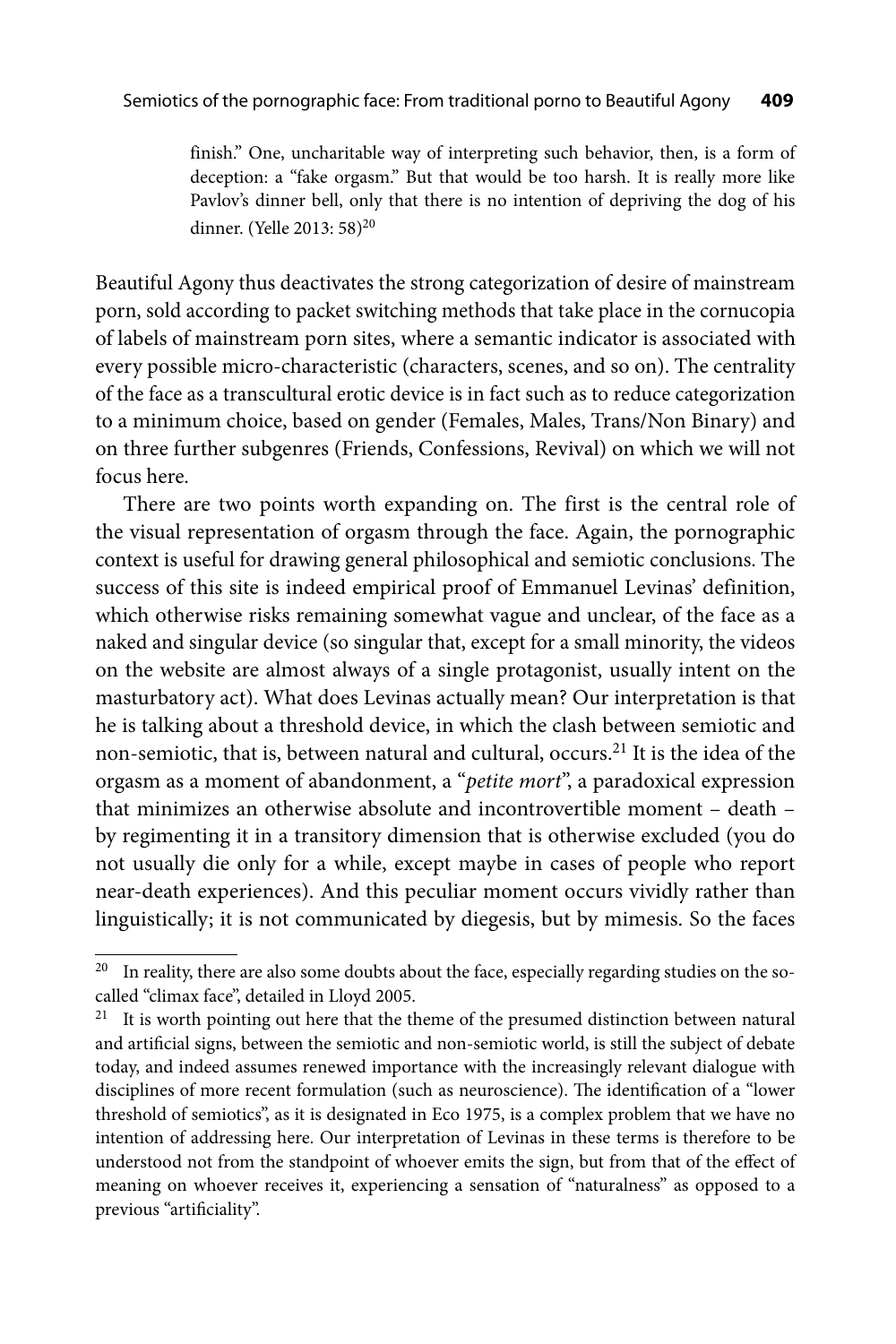on Beautiful Agony seem to emit meaning involuntarily, and this is constituted as such when it is traced by the user of the website, who is in turn automatically aware of this non-intentionality (whether it is simulated or not), which is the core of the experienced excitement. That is, these faces are signs that stand for nothing else – *aliquid pro nihilo* – placed in a median phase in which the loss of control (simulated or not, this is not the point) causes muscular and ocular reactions. These reactions are not fully "supervised". More than surveillance of the self, the faces from Beautiful Agony are in a state of *souveillance*, 22 in the lower threshold of semiotics. The abandonment of significance in semiotic terms is not the embracing of insignificance, $23$  and perhaps it is not even appropriate to read a transcendent device in the face. Everything is played out on a specific, textual immanence level, within the frame. However, the face takes on meaning as the ultimate device, whose subversive charge – a linguistic subversion that repudiates embarrassment and repression<sup>24</sup> – is the isotopy of Beautiful Agony, which shows us faces as they should not be seen culturally. In some ways they are a visual profanity.

The second important point is represented by the Trans/Non Binary category. The immediately significant data are the faces that we find within this category. In fact, if we dwell on them, we very rarely identify faces which are visually Trans/ Non Binary (for example, faces with masculine features but made up in such a way that the common imagination tends to associate them with female faces). In most cases, indeed, these faces appear to us as sexually unambiguous. Now, of course, the reason for the existence of this category therefore appears more relevant in terms of identity, rather than visuality. Trans/Non Binary users of the site, in fact (as well as other users interested in the category), presumably already have the possibility of satisfying their sexual appetites in the Males and Females categories from a visual point of view, according to their preferences. The correspondence or not between gender and biological sex is not necessarily traceable on the face. Furthermore, trans-sexuality in pornography is a genital fact, and in Beautiful Agony the genitals are taboo.

Three consequences follow: the first is that the face is something that is given visually, but in reality contains in a nutshell a substratum of axiological-ideological, and therefore semiotic, components that go beyond its visualness; the second is that the face as a synecdoche of the body in pornography presupposes a physicality,

 $22$  We do not use this term here in the sense that is attributed to it in the debate on the contemporary panopticon from Mann 1998 (later consolidated in Mann 2004) onwards, but as a term to describe a state of reduction of self-consciousness until reaching an *a-* or *pre-*semiotic condition.

 $23$  And in fact, even the most recent semiotic studies are starting to question insignificance, as is demonstrated by Leone 2019.

<sup>&</sup>lt;sup>24</sup> On the re-semantization of repression as a semio-political act, see Surace 2019.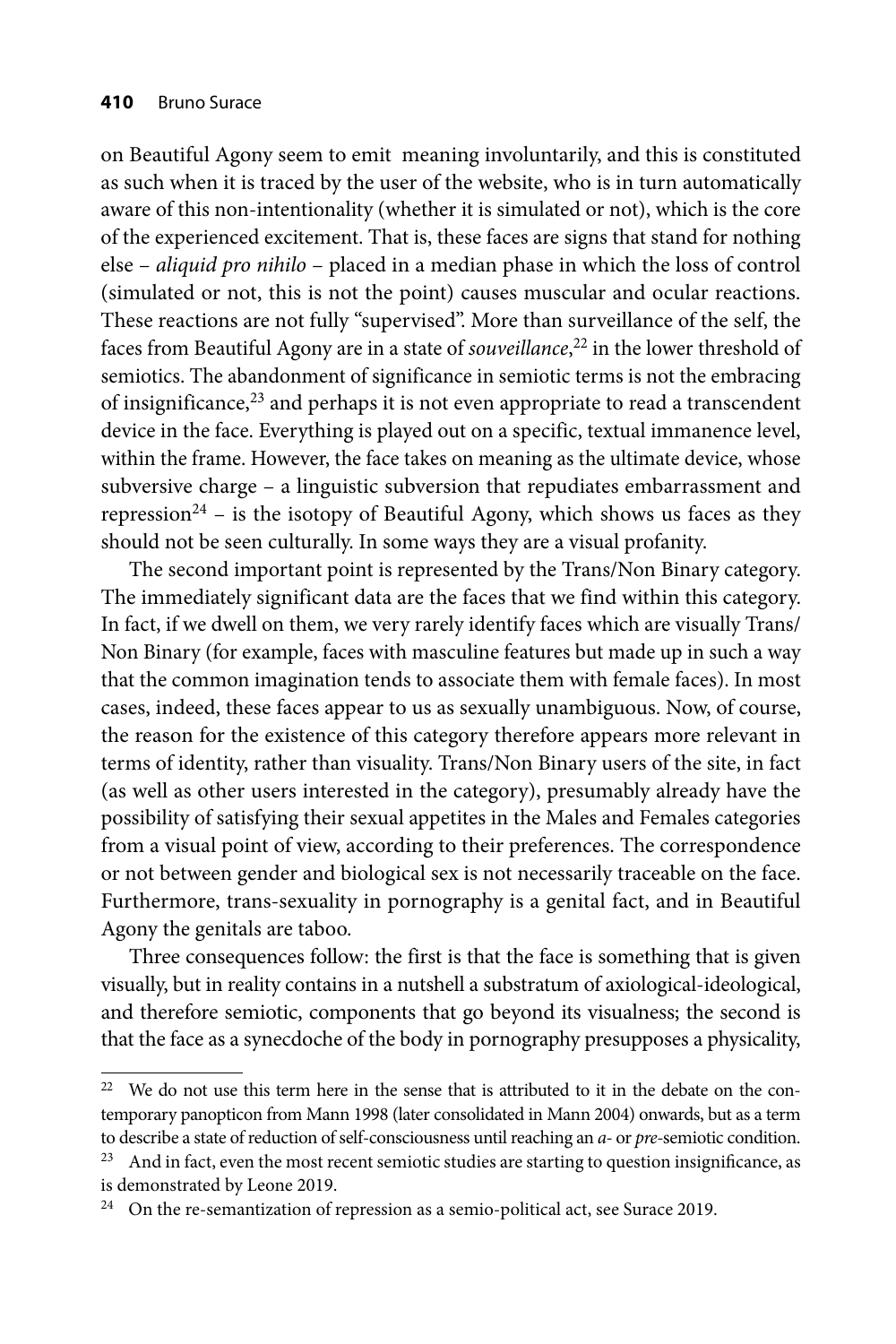so that it is in fact taken for granted that in a "straight" porn film a female face corresponds to female genitals, but this is not the case for a face categorized as Trans/ Non Binary, about which a regime of doubt remains (both male and female genitals could correspond to a male or female face); the third is that the face claims, as an increasingly transcultural device, the overcoming of an archaic binarism which, although today beginning to disclose sparse visual manifestations (usually through status symbols like rock stars or influencers who make themselves up specifically to achieve an imaginary "gender fluidity" and disrupt the traditional visual dichotomy of genders), is already assimilated on the level in which the face is mediated as a discursive device, and therefore categorized. It is the distinction between seen face and said face, which causes this category to exist in Beautiful Agony, meaning that transsexuality does not necessarily pass through the face, but proudly finds its confirmation in the face. In fact, therefore, those who prefer, for example, videos #4065 or #4643, included in the Trans/Non Binary category but which from the preview seem to depict people who could be included in the Females category, will see in these the face of a non-binary sexuality. Behind the visual appearance of the faces there is always a political, semiotic, identitary instance.

However, Beautiful Agony is not the only place where the pornography of the face reaches its peak. If the face already plays a radical role in mainstream pornography, here this is further consolidated in some specific sub-genres such as gonzo, where the subjective point of view is magnified by the actors' faces in the foreground, and the frequent indulging in eye contact (what, in cinematographic terms, is called interpellation). Yet the power of the face as an erotic device had already been investigated in earlier times, when certain themes were still a socially shared taboo, and all the specifics we are talking about had not even been codified, if we take the 1970s as a moment of diffusion in the West of audiovisual pornography derived from magazines.

In 1964 Andy Warhol made a silent, black-and-white medium-length film entitled *Blow Job*. Warhol's film could to all intents and purposes be understood as a text in which a fellatio is shown and therefore, in fact, as a pornographic film. In reality, however, the history of modern pornographic cinema (excluding the experiments of early cinema) usually traces the genre's first film to the slightly later *Deep Throat* (Gerard Damiano 1972), although other films with simulated sexual acts, without real penetration, had been shot previously. Why is Warhol's film not mentioned? Because, in the artist's typical playful style, it betrays the expectations raised by the title. The entire duration of the film is in fact a fixed sequence closeup of DeVeren Bookwalter (uncredited), wearing a jacket with a high collar, who squirms with delight for several minutes, now grinding his mouth, now raising his face and eyes skywards, now touching his hair and, finally, after appearing to pull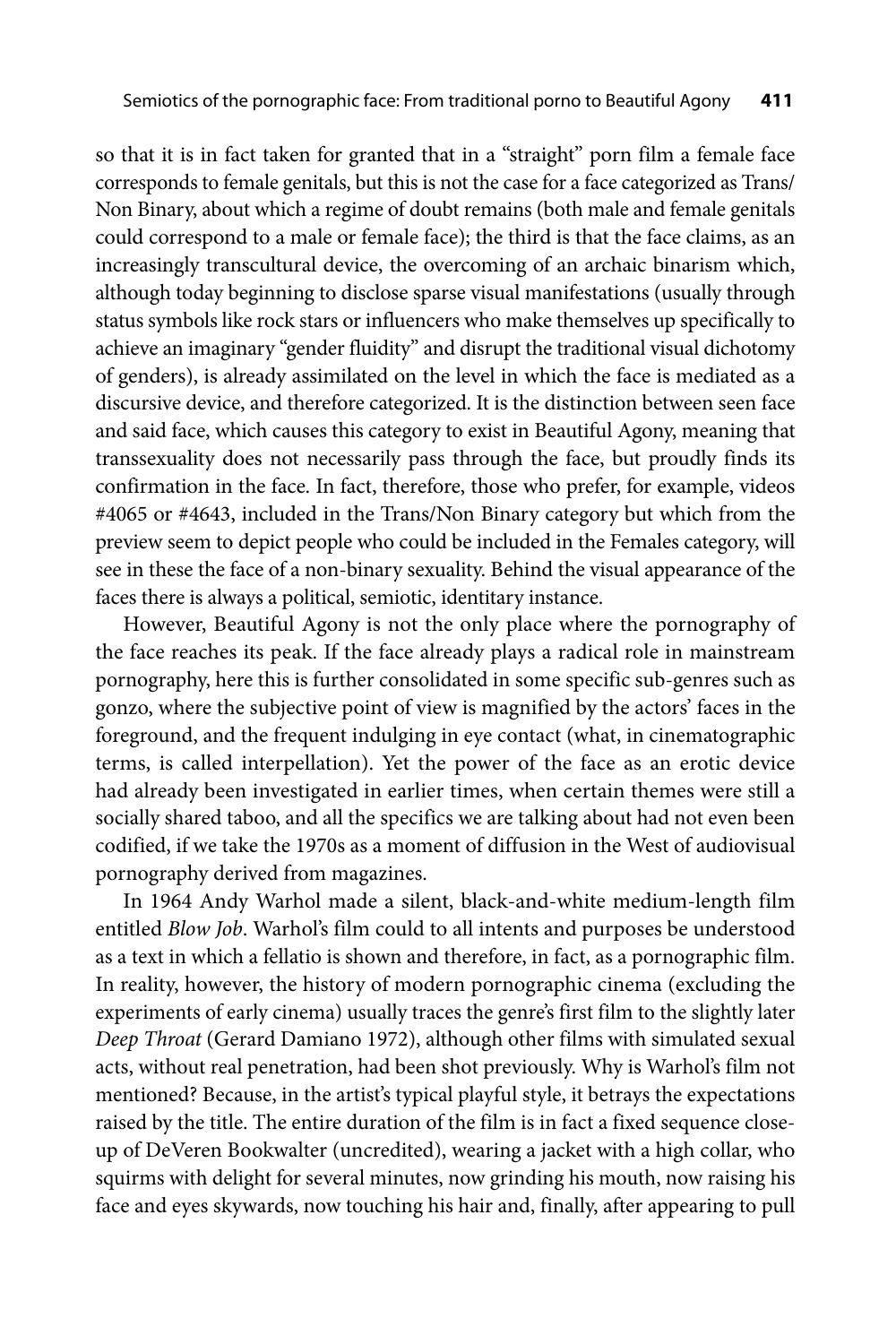up his pants, lifting a cigarette to his lips. It is to all intents and purposes a film in Beautiful Agony style, *ante litteram*. The operation is clearly provocative, and plays on the way in which the title topicalizes the long shot. In fact, on the isotopic level, at least until the moment of lighting the cigarette (which has a precise cultural correspondence with the post-coital moment), the visual text does not necessarily suggest a fellatio. The actor's face is illuminated by a strong light, which often overshadows his eyes, generating dark eye sockets through a play of chiaroscuro. His movements are sometimes convulsive and sometimes more relaxed. The mouth often showily quivers:

> The brief, fleeting, and erratic moments of this failure in the face work of *Blow Job*'s poser are located at the points where his face does, in fact, appear to index unambiguous sexual pleasure via certain "genuine," that is, nonstrategic facial contortions. Correlatively, in the face work of porn performers, the failure to screen the trauma can be located in those moments that indicate the subject's momentary loss of control over his or her own strategic signification […]. This failure can take two forms: First, it may be registered as an expression that becomes briefly yet unambiguously identified as "phoniness," and, second, taking the same effect as with *Blow Job'*s poser's failure, it may be registered in an expression of genuine (nonprofessional) sexual pleasure. (Grundmann 2003: 36)

This consideration ultimately demonstrates a certain visionarity on the part of Warhol, who had at the same time foreseen the role of the face in contemporary porn, but also somehow the kitsch substratum that would make the first "official" pornographic films famous a few years later.

## **4. Artistic and enunciative cultures of the "O Face"**

These theoretical reflections based on the face spring from the pornographic context in such a vigorous way that they are also intercepted by the production of artistic speeches and texts. A first important case is that of Albert Pocej, who decided to immortalize with photographic shots, and sometimes with time-lapse, 15 women in the moment of orgasm, producing a series of images as a sort of photographic exploration.<sup>25</sup> The face is again central, crystallized in different poses. It is, however, no longer a foreground face. From a plastic point of view, the images are in black-and-white, as was Warhol's film – halfway, in fact, between

<sup>&</sup>lt;sup>25</sup> The series can be viewed at the following link: https://www.boredpanda.com/femaleorgasms-photography-albert-pocej/?utm\_source=ro.pinterest&utm\_medium=referral&utm\_ campaign=organic (last accessed on 14 December 2020).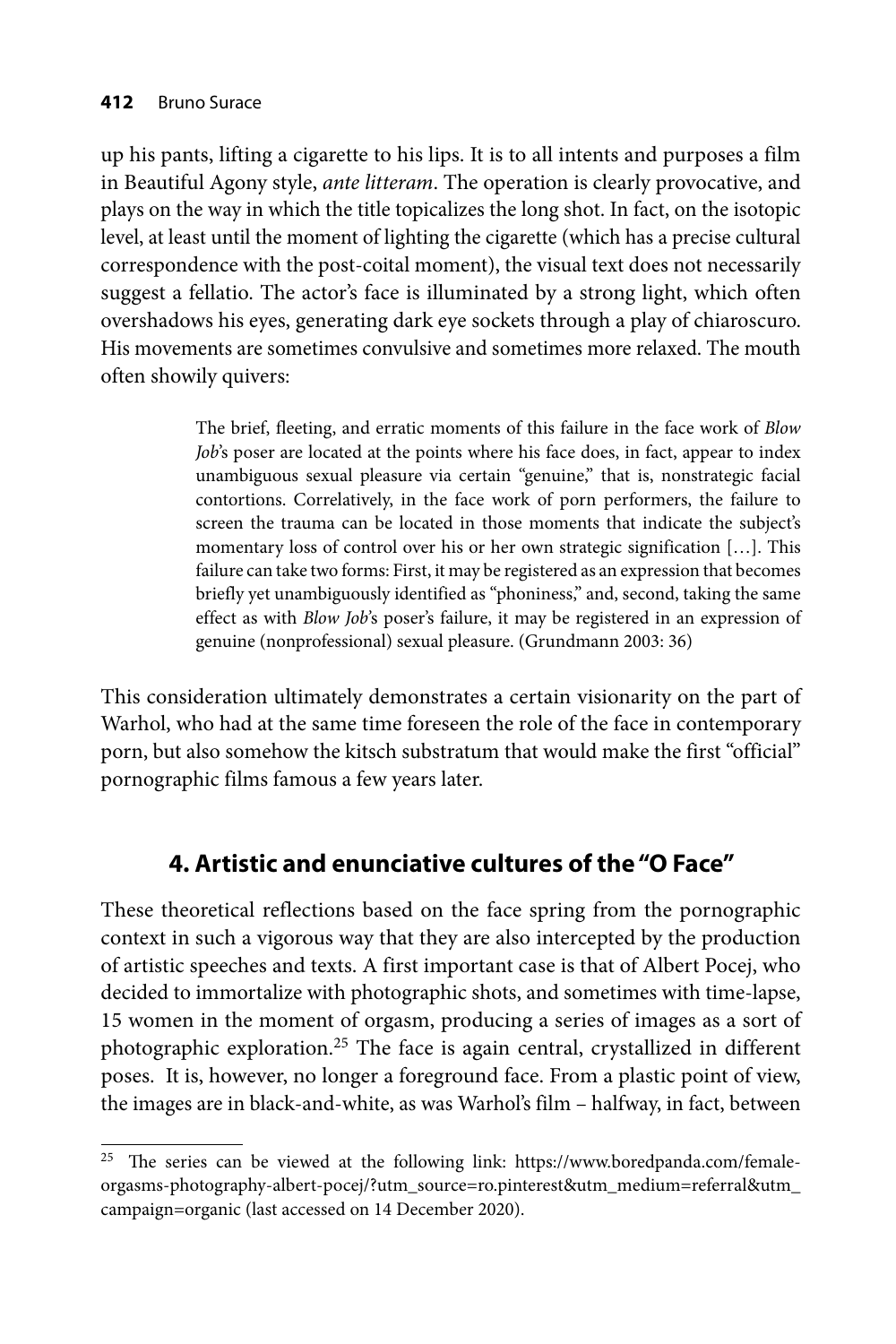artistic and pornographic performance (first of all a "discursive pornography", as we have established). The black-and-white photography emphasizes the whimsical character of the operation, giving it an aura of artistry, as if to signify a discourse of a certain caliber. In topological terms, nevertheless, the faces are this time in direct relationship with a background, which takes on a meaning, sometimes equal (on the eidetic level the surface covered is quantitatively the same, half and half), sometimes superordinate, as in the photograph in which the face of the woman portrayed is at the bottom right, dominated by the background of some numbered tree trunks, or in the shot where the woman has an orgasm against the backdrop of a wind turbine. Particularly significant in this sort of laparoscopy of the female orgasmic face is the photograph in which the dark background is abruptly interrupted by a beam of light which, from above, almost divinely, strikes only and exclusively the small face of the woman portrayed in her moment of ecstasy<sup>26</sup>. There is thus no close-up in a technical sense, but the lighting arrangement generates a conceptual close-up: the face in the moment of abandonment lights up; everything else for a moment – the very instant of the shot – loses its meaning, and in fact the background is black, almost unrecognizable.

Another case along the same lines is that of Diego Beyró's *Orgasms* series, in which a peculiar aesthetic of the surface intervenes.<sup>27</sup> Here the face returns to the foreground, but instead of photographs, we are dealing with oil paintings on bedsheets,  $210 \times 130$  cm in size, which by their conformation lend themselves to being spread and waved, thus giving a certain airiness to the content represented, fixed on the sheet, but at the same time mobile in the air. It is also relevant that if before the face was first and foremost an index sign, photography being the physical trace of an event that took place, here we move into the sphere of iconism, mixed with the surface of the sheets which with their individual patterns (floral and geometric motifs of different workmanship), and with the paradigm of iridescent ripples according to where they are affixed, constantly re-signify these faces as paradoxical expressions of *la petite mort*, always the same but also constantly different. In the same vein, we can mention the work of Marcos Alberti, who with his *The O Project* proposes a series of images that, starting from a neutral face in the upper left corner, photographically recount the achievement of ecstasy through a visual narrative of four foreground images, against a neutral background and articulating a grammar of passion that is expressed in a dialectic between tension and relaxation, both interior – the face that changes expression – and exterior –

 $^{26}$  On the role of the face in ecstasy, not only sexually, but in the broadest meaning of the term, cf. Surace 2018.

<sup>&</sup>lt;sup>27</sup> The series can be viewed at the following link: http://www.diegobeyro.com/orgasm-series#1 (last accessed 14 December 2020).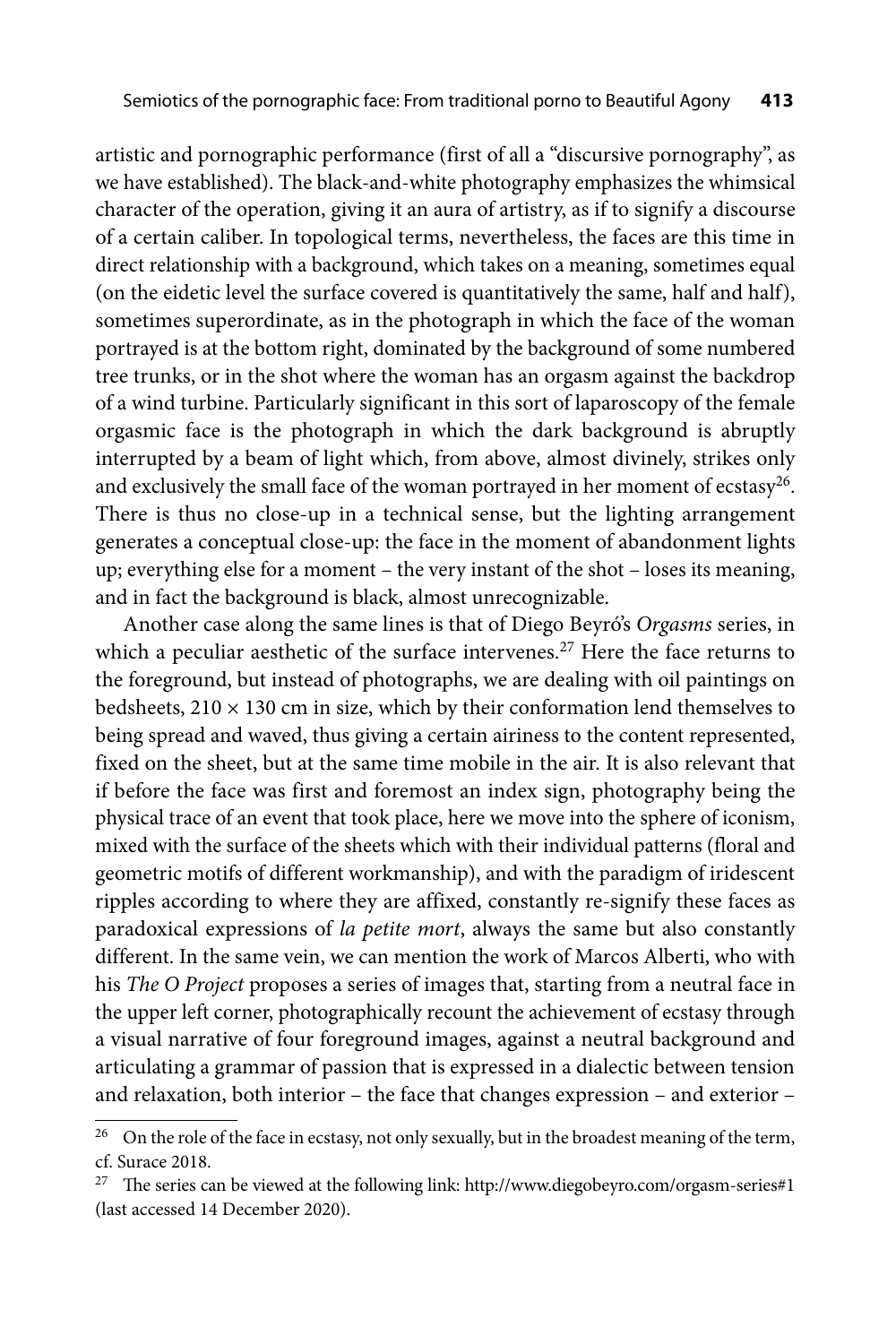the face that claims the right to its own impertinence, no longer respecting the original system of proportions envisaged by the frame of the shot, and therefore going out of view or changing its relationships with the depth of field and moving towards the fore.<sup>28</sup>

This last consideration highlights a politics of enunciation to which the face is usually subjected, depending on the format that regulates it (selfie, class photo, passport photo, mirror, home film and so on), and that pushes us to consider it a device that should not be read exclusively within its own borders, but also in a conscious relationship with the environment that contains it, both in the semiotic space of representation, and in that of everyday experience. Experiments such as those reported above, starting from the controversial unhinging of the taboos linked to sexuality and the specifics of orgasm as a moment of escape from a strictly linguistic order of things (although, but this is the game of semiotic analysis, "trapped in the linguistic cage of the text"), reveal how the investigation in this specific direction can actually produce pertinent results for a more general cultural semiotics of the face, whose media relevance appears, in conclusion, to be exquisitely contemporary. It is in fact the liquid society of digital media that allows the development of a pragmatics of the represented face that can move easily. In the past, the orgasmic face was simply relegated not even to the margins, but in the dark area of the unculture, that is, the unspeakable and the unrepresentable. Today, however, in an era in which nudity is ordinary, pornography socially metabolized, and sexuality no longer the subject of discussion as such but rather a symbol of battles for the achievement of rights, the face takes on its own public role as a privileged support for proposing a shared semiotics of reappropriation, of redemption of impertinence.

Thus, on the interpretative level, there are two ways of reading the video *O Face*  presented by DirtyFit Apparel.<sup>29</sup> On the one hand, it will certainly be agreed that this is an advertising operation, conceived by the brand to involve the audience and somehow secure a place within a specific imaginary, built around the enhancement of certain libertarian, if not even socially anarchoid, values. On the other hand, however, it will be inevitable to conclude that the sequence of faces of people of every gender, ethnicity and age, captured in the foreground, sometimes with emphasis on details (the trembling mouth, the widening nostrils and so on) during their moment of ecstasy, constitutes the symptom and at the same time the result of a strong cultural renegotiation, which passes through the face, of the elastic

 $28$  The work can be viewed at the following link: https://www.marcosalberti.com/oproject (last accessed on 14 December 2020).

<sup>&</sup>lt;sup>29</sup> The video can be viewed at the following link: https://www.youtube.com/watch?v= mISaDN65eX8&has\_verified=1 (last accessed on 14 December 2020).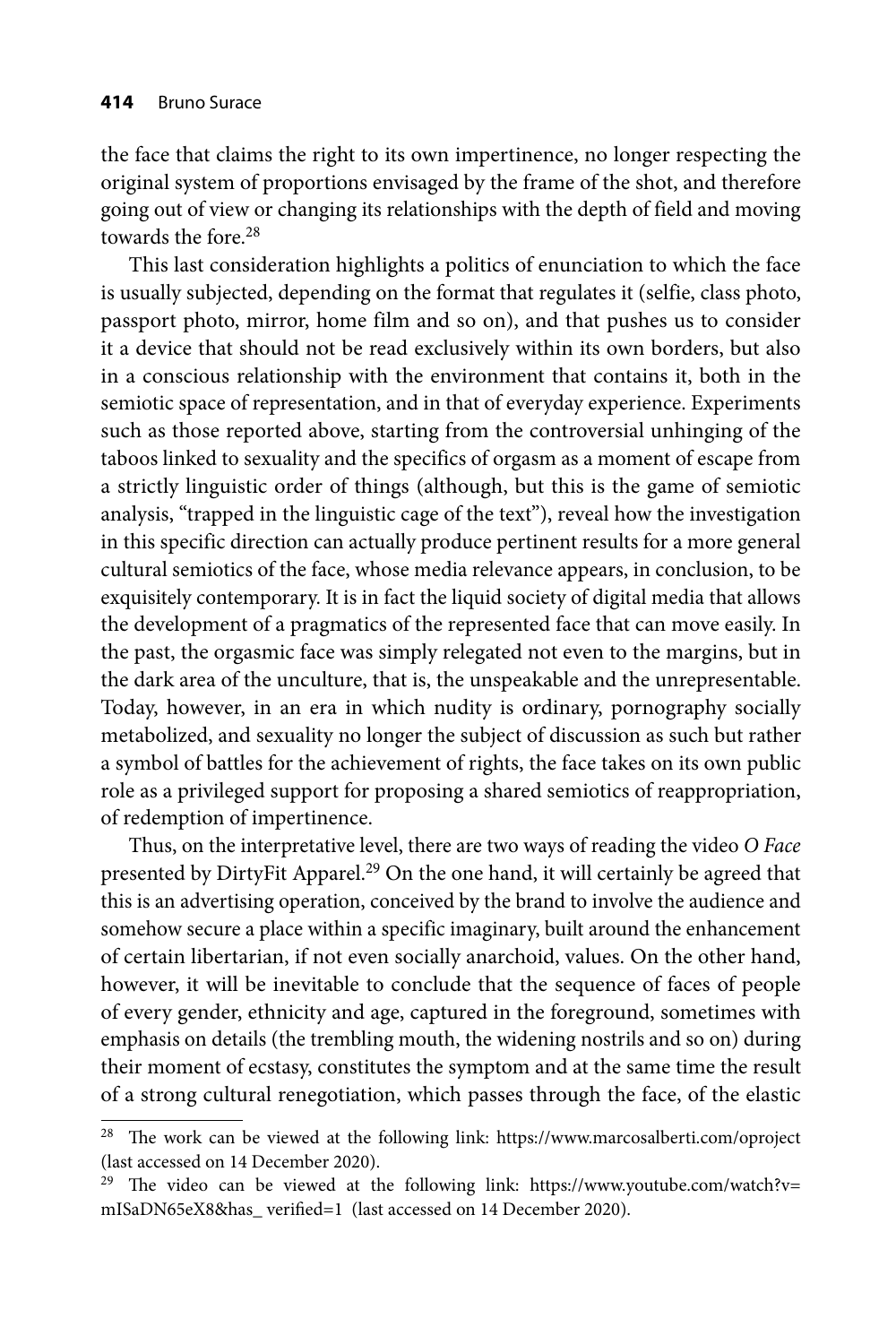distinction between private and public, between intimate and exhibitable, between unbecoming and licit. In a semio-politics of bodies, the face obviously plays an indispensable and definitive role.

Acknowledgements: This article is part of FACETS – Face Aesthetics in Contemporary E-Technological Societies, a project funded by the ERC (European Research Council) under the Horizon 2020 programme (Grant agreement 819649).

### **References**

Barthes, Roland 1973. *Le plaisir du texte.* Paris: Seuil.

- Broekman, Jan 2011. Faces face to face. In: Broekman, Jan M.; Mootz III, Francis J. (eds.), *The Semiotics of Law in Legal Education*. London, New York: Springer, 21–56. https:// doi.org/10.1007/978-94-007-1341-3\_2
- Chen, Chaona; Crivelli, Carlos; Garrod, Oliver; Schyns, Philippe; Fernández-Dols, José-Miguel; Jack, Rachael 2018. Distinct facial expressions represent pain and pleasure across cultures. *PNAS – Proceedings of the National Academy of Sciences of the United States of America* 115(43): E10013–E10021. https://doi.org/10.1073/pnas.1807862115
- D'Aloia, Adriano; Eugeni, Ruggero 2017. *Teorie del cinema. Il dibattito contemporaneo*. Milano: Raffaello Cortina.
- Da Silva, Odair José Moreira 2013. A significação e o sentido do corpo orgástico no cinema pornô. *Signum: Estudos de Linguagem* 16(1): 149–170. https://doi.org/10.5433/2237- 4876.2013v16n1p149
- Eco, Umberto 1975. *Trattato di semiotica generale*. Milano: Bompiani.
- Fernández-Dols, José-Miguel; Carrera, Pilar; Crivelli, Carlos 2011. Facial behavior while experiencing sexual excitement. *Journal of Nonverbal Behavior* 35(1): 63–71. https:// doi.org/10.1007/s10919-010-0097-7
- Fontanille, Jacques 2004. *Soma & séma: figures du corps*. Paris: Maisonneuve & Larose.
- Gallese, Vittorio; Guerra, Michele 2015. *Lo schermo empatico. Cinema e neuroscienze*. Milano: Raffaello Cortina.
- Grundmann, Roy 2003. *Andy Warhol's Blow Job*. Philadelphia: Temple University Press.
- Kaite, Berkeley 1995. *Pornography and Difference*. Bloomington, Indianapolis: Indiana University Press.
- Leone, Massimo 2018. I giga di Gige. L'impatto dell'anonimato nella comunicazione contemporanea. *RIFL/SFL – Rivista italiana di filosofia del linguaggio* 1: 101–109.
- Leone, Massimo 2019. *On Insignificance: The Loss of Meaning in the Post-Material Age*. London, New York: Routledge. https://doi.org/10.4324/9780429461279
- Leone, Massimo; De Riedmatten, Henri; Stochita, Victor (eds.) 2016. *Il Sistema del velo. Trasparenze e opacità nell'arte moderna e contemporanea*. Roma: Aracne.
- Lévinas, Emmanuel 1984. Paix et proximitè. *Cahiers de la nuit surveillé* 3: 339–346.
- Lloyd, Elisabeth A. 2005. *The Case of the Female Orgasm: Bias in the Science of Evolution*. Cambridge, London: Harvard University Press.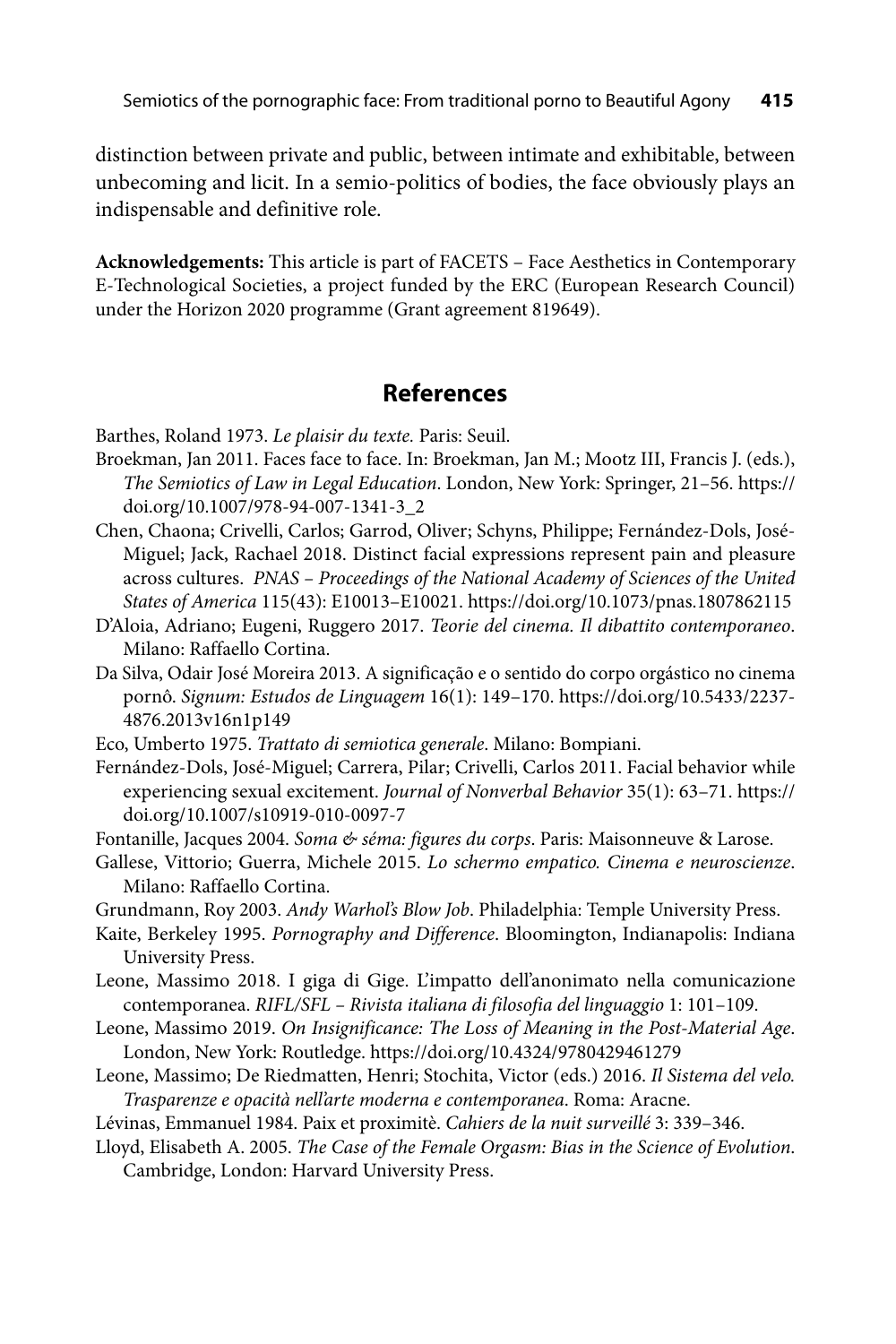- Longhurst, Brian; Smith, Greg; Bagnall, Gaynor; Crawford, Garry; Ogborn, Miles 2017. *Introducing Cultural Studies*[. London, New York: Routledge. https://doi.org/10.4324/](https://doi.org/10.4324/9781315690070) 9781315690070
- Lykousas, Nikolaos; Casino, Fran; Patsakis, Constantinos 2020. Inside the X-rated world of "premium" social media accounts. In: Samin, Aref; Bontcheva, Kalina; Bragieri, Marko; Dignum, Frank; Jannotti, Foska; Grisolia, Franchesko; Pedreschi, Dino (eds.), *Social Informatics. 12th International Conference, Pisa, Italy, October 6–9, 2020. Proceedings*. Cham: Springer, 181–191. https://doi.org/10.1007/978-3-030-60975-7\_14
- MacCannell, Dean 1989. Fakin it: Comment on face-work in pornography. *American Journal of Semiotics* 6(4): 153–174. https://doi.org/10.5840/ajs19896410
- Makolkin, Anna 2015. Face as a sign and Paolo Mantegazza's theory of metoposcopy. In: Trifonas, Peter Pericles (ed.), *International Handbook of Semiotics*. London, New York: Springer, 573–588. https://doi.org/10.1007/978-94-017-9404-6\_26
- Ma[nn, Steve 1998. Reflectionism and diffusionism.](https://doi.org/10.2307/1576511) *Leonardo* 31(2): 93–102. https://doi. org/10.2307/1576511
- Mann, Steve 2004. "Sousveillance": Inverse surveillance in multimedia imaging. *MULTI-MEDIA '04: Proceedings of the 12th annual ACM international conference on Multimedia*, 620–627. https://doi.org/10.1145/1027527.1027673
- McCosker, Anthony; Wilken, Rowan 2020. *Automating Vision: The Social Impact of the New Camera Consciuosness*[. London, New York: Routledge. https://doi.org/10.4324/](https://doi.org/10.4324/9780429341175) 9780429341175

Ortoleva, Peppino 2009. *Il secolo dei media. Riti, abitudini, mitologie*. Milano: Il Saggiatore.

- Paasonen, Susanna 2007. Strange bedfellows: Pornography, affect and feminist reading. *Feminist Theory* 8(1): 43–57. https://doi.org/10.1177/1464700107074195
- Ponzio, Augusto 2007. *Fuori Luogo. L'esorbitante nella riproduzione dell'identico*. Roma: Meltemi.
- Salecl, Renata; Žižek, Slavoj (eds.) 1996*. Gaze and Voice as Love Objects*. Durham, London: Duke University Press. https://doi.org/10.2307/j.ctv11smjs5
- Saussure, Ferdinand de. 1916*. Cours de linguistique générale*. Lausanne, Paris: Payot.
- Schaschek, Sarah 2014. *Pornography and Seriality: The Culture of Producing Pleasure*. New York: Palgrave MacMillan. https://doi.org/10.1057/9781137359384
- Surace, Bruno 2018. Sintassi, semantica e pragmatica del martirio attorno a *Martyrs* di Pascal Laugier. *Lexia* 31/32: 351–367.
- Surace, Bruno 2019. The unbridled meaning of unsignified signifiers from paraliterature to cinema. In: Idone Cassone, Vincenzo; Ponzo, Jenny; Thibault, Mattia (eds.), *Languagescapes: Ancient and Artificial Languages in Today's Culture*. Roma: Aracne, 131–143.
- Surace, Bruno 2019. Where porndom meets stardom. In: Jacob, Frank (ed.), *Pornography: Interdisciplinary Perspectives*. Berlin: Peter Lang, 239–260.
- Thibault, Mattia 2016. Untag yourself. Opacità e trasparenze negli stili di vita online. *Carte semiotiche* 4: 103–118.
- Voros, Florian 2014. Gendered embodiment in audience reception practices of pornography. In: Biasin, Enrico; Maina, Giovanna; Zecca, Federico (eds.), *Porn after Porn: Contemporary Alternative Pornographies*. Milano, Udine: Mimesis.
- Yelle, Robert 2013. *Semiotics of Religion: Signs of the Sacred in History*. London, New York: Bloomsbury.